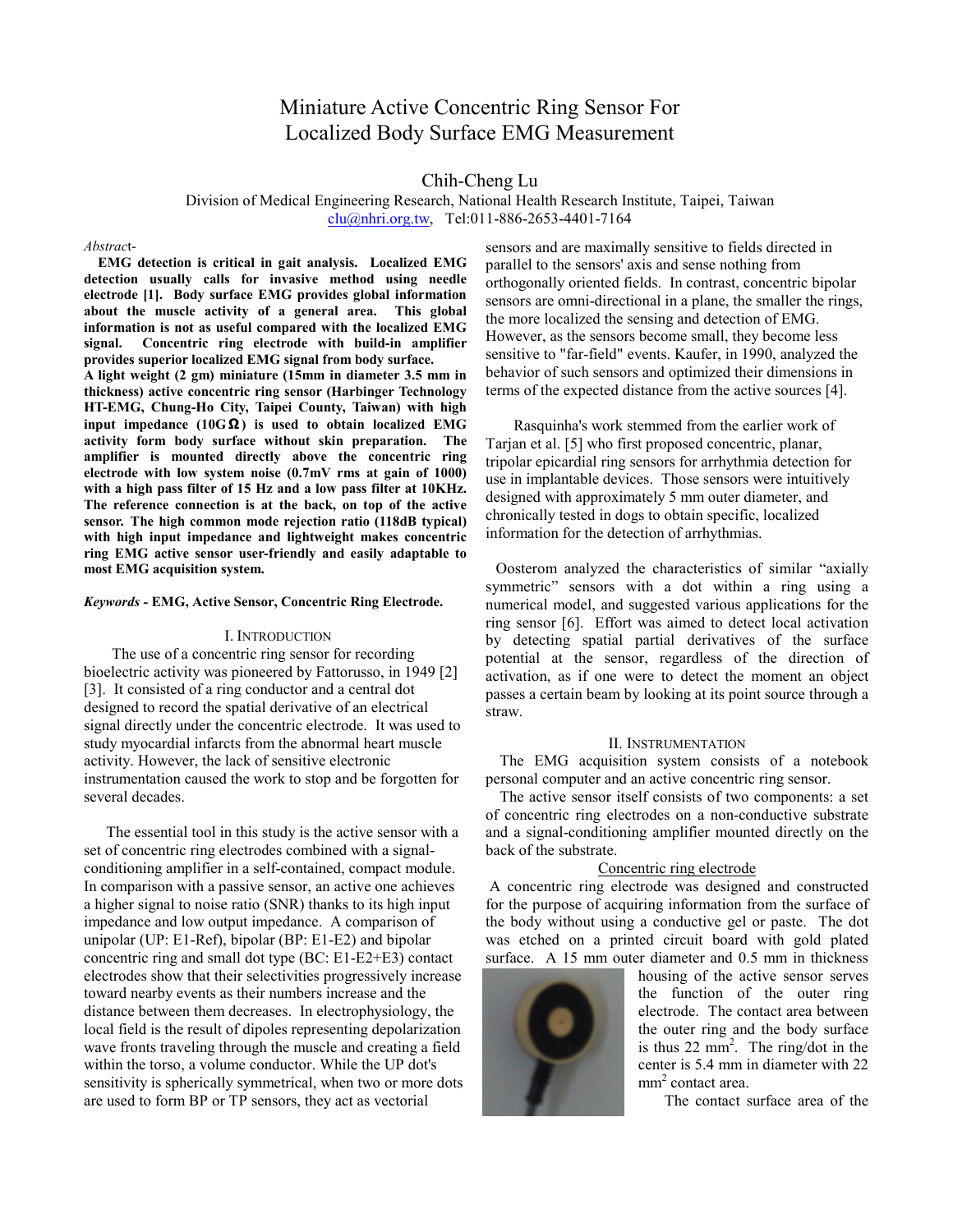| <b>Report Documentation Page</b>                                                                                                                                                                                                                                                            |                           |                                                    |  |  |
|---------------------------------------------------------------------------------------------------------------------------------------------------------------------------------------------------------------------------------------------------------------------------------------------|---------------------------|----------------------------------------------------|--|--|
| <b>Report Date</b><br>25 Oct 2001                                                                                                                                                                                                                                                           | <b>Report Type</b><br>N/A | Dates Covered (from to)                            |  |  |
| <b>Title and Subtitle</b><br>Miniature Active Concentric Ring Sensor for Localized Body<br><b>Surface EMG Measurement</b>                                                                                                                                                                   |                           | <b>Contract Number</b>                             |  |  |
|                                                                                                                                                                                                                                                                                             |                           | <b>Grant Number</b>                                |  |  |
|                                                                                                                                                                                                                                                                                             |                           | <b>Program Element Number</b>                      |  |  |
| Author(s)                                                                                                                                                                                                                                                                                   |                           | <b>Project Number</b>                              |  |  |
|                                                                                                                                                                                                                                                                                             |                           | <b>Task Number</b>                                 |  |  |
|                                                                                                                                                                                                                                                                                             |                           | <b>Work Unit Number</b>                            |  |  |
| Performing Organization Name(s) and Address(es)<br>National Health Research Institute Division of Medical<br>Engineering Research Taipei, Taiwan                                                                                                                                            |                           | <b>Performing Organization Report Number</b>       |  |  |
| <b>Sponsoring/Monitoring Agency Name(s) and Address(es)</b><br>US Army Research, Development & Standardization Group<br>(UK) PSC 802 Box 15 FPO AE 09499-1500                                                                                                                               |                           | Sponsor/Monitor's Acronym(s)                       |  |  |
|                                                                                                                                                                                                                                                                                             |                           | <b>Sponsor/Monitor's Report Number(s)</b>          |  |  |
| <b>Distribution/Availability Statement</b><br>Approved for public release, distribution unlimited                                                                                                                                                                                           |                           |                                                    |  |  |
| <b>Supplementary Notes</b><br>Papers from 23rd Annual International Conference of the IEEE Engineering in Medicine and Biology Society, October<br>25-28, 2001, held in Istanbul, Turkey. See also ADM001351 for entire conference cd-rom., The original document<br>contains color images. |                           |                                                    |  |  |
| <b>Abstract</b>                                                                                                                                                                                                                                                                             |                           |                                                    |  |  |
| <b>Subject Terms</b>                                                                                                                                                                                                                                                                        |                           |                                                    |  |  |
| <b>Report Classification</b><br>unclassified                                                                                                                                                                                                                                                |                           | <b>Classification of this page</b><br>unclassified |  |  |
| <b>Classification of Abstract</b><br>unclassified                                                                                                                                                                                                                                           |                           | <b>Limitation of Abstract</b><br>UU                |  |  |
| <b>Number of Pages</b><br>3                                                                                                                                                                                                                                                                 |                           |                                                    |  |  |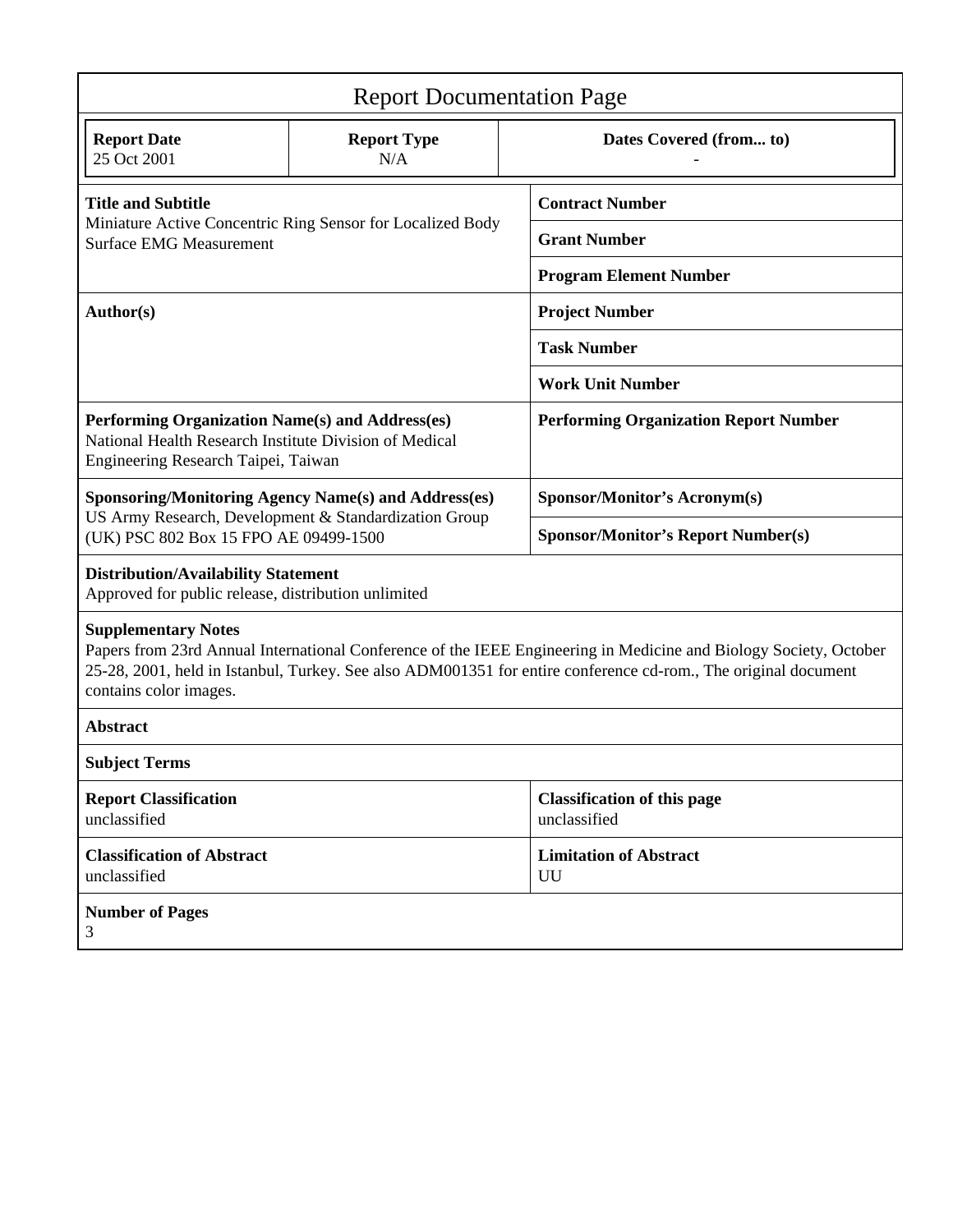conductive ring is equal to the dot electrode. This renders the source impedances of the two input leads for the amplifier equal, decreasing their mismatch and improves the CMRR of the amplifier.

When the concentric ring sensor is in the magnetic field of a strong power line, it induces a 60 Hz sinusoidal signal that interferes with the signal of interest. Adding a large ground plane on the multiplayer PCB substrate can eliminate this differential 60 Hz inductively coupled interference. By grounding this plane, the sensor can be shielded and the interference minimized.

#### Signal conditioning amplifier

The amplifier mounted on the back of the substrate of the TCB sensor has two major functions: first, to amplify the very small signal detected from the ring sensor and second, to reject interference. Specifications for a typical active sensor's amplifier are presented in the following table.

Specifications for the signal-conditioning amplifier.

| Order     | $1st$ order | $2nd$ order   | $2nd$ order     |
|-----------|-------------|---------------|-----------------|
| Type      | Quasi HP    | high-pass     | low-pass        |
| Gain      | $Av = 100$  | $Av = 10$     | $Av = 10$       |
| Corner F. | $F = 15 Hz$ | $F = 15$ Hz   | $F=10KHz$       |
| Damping   |             | $\zeta = 0.5$ | $\zeta = 0.707$ |

 A differential input, quasi high-pass differential amplifier, with a unique method for direct coupling to the source was developed as the first stage of the preamplifier. It provides unity gain for the DC component generated from the half cell potentials between the skin and the conductor of the electrode, while amplifying the signal detected from the TCB electrode. The differential amplifier is operated at a low power with a low offset voltage and a low input bias current. This differential amplifier is configured as a high gain amplifier for the very low level differential signals (300 µV or less), with a high CMRR of 118dB and a gain of 100. The very high input impedance (10G  $\Omega$ ) of the amplifier renders it insensitive to fluctuations of the skin-electrode impedance. Therefore, skin preparation for bioelectric measurements is not necessary.

A second-order active high-pass filter having a gain of 10 with a damping factor of 0.5 is implemented with half of a low-power dual operational amplifier. It rejects the remaining DC offset from the quasi-AC coupled differential amplifier. Combining the first order quasi-high-pass filter of the differential amplifier and this second order high-pass filter results in a third-order Butterworth high-pass filter with a corner frequency of 15 Hz. High frequency interference is reduced by a second-order Butterworth low-pass active filter with a gain of 10. The amplifier was designed to have a total gain of 10K with a pass band from 15 Hz to 10K Hz for surface localized EMG recordings.

Stereo mini phone jack was used to connect the active sensor and the microphone input of the computer. A 3V Lithium battery or 2 of 1.5V alkaline battery was used to power the active sensor. Care must be taken not to saturate the MIC input of the computer by lowering the overall gain of the active sensor.

LabVIEW was used to program the personal computer. Localized EMG signal was first high pass filtered to remove the DC component from either sensor offset or windowing effect. Fast Fourier transform were used to convert the time domain information to frequency domain information. Peak power and peak frequency was depicted on the monitor for estimation of muscle power.

#### IV. RESULTS

The front panel of the LabVIEW program provides detail information in time and frequency domain as well as the short time Fourier transform figure for detail trend analysis.



The subject does not need skin preparation for the acquisition of the localized EMG signal using active concentric ring sensor. The lightweight of the sensor reduces the motion artifact. It also improve the signal quality by EMG under test not the EMG from carrying additional weight from the sensor and the measurement system.

### V. DISCUSSION

The concentric ring active EMG sensor demonstrates that local activation can indeed be detected and present results from patients with various pathologies. Based on our work to date, these active EMG sensors clearly point to numerous medical applications. The data can be displayed with a portable notebook computer or even a palm size PDA. The sensors can detect both spontaneous and voluntary muscle activities. The latter have applications in medical diagnosis, guidance of minimally invasive procedures, rehabilitation, and in industry, whenever a person needs another hand by using 2 or 3 sensors on the forehead to classify volitional facial movements for activation of a tool